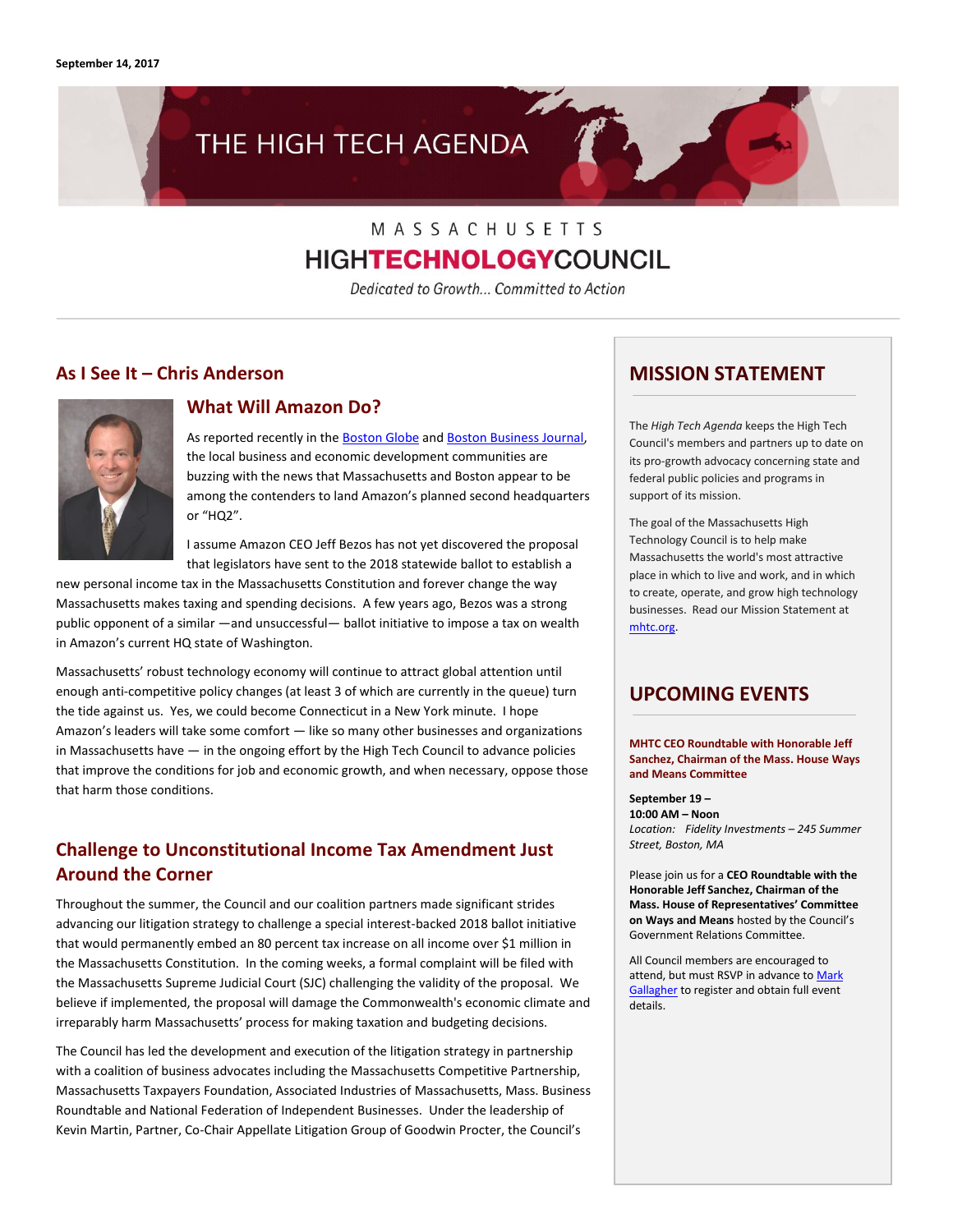team of legal and judicial experts have developed and tested a set of compelling constitutional arguments and we have a high degree of confidence we will prevail.

Council members have enthusiastically supported our efforts with their time, expertise and financial resources to fund the litigation. Please contact [Chris Anderson](mailto:chris@mhtc.org) if you are interested in supporting this critical effort, the outcome of which has long-term ramifications for the fiscal health of the Commonwealth.

### **Council Leaders and Guests Invited to October 5 Directors' Reception and Boston Symphony Orchestra Concert**

Each fall the Council and its directors invite senior executive members and their guests to join us for a special gathering at Symphony Hall in Boston. This Council "tradition" began two years ago and it has become a popular social event with a bit of policy prior to a performance of the Boston Symphony Orchestra. House Speaker DeLeo and Lieutenant Governor Karyn Polito have each joined us as featured guest speakers in prior years, briefly addressing the audience on a matter of interest.



This year's reception will take place the evening of October 5, and we are pleased to announce we'll host guest speakers **Robert J. Cordy, former Associate Justice of the Massachusetts Supreme Judicial Court and current Partner at McDermott Will and Emery; and Goodwin Procter's Kevin Martin.** Justice Cordy will provide his perspective on the SJC and global rule of law issues based on his exemplary legal career and more than 15 years on the SJC. Kevin will provide a brief perspective on the work we are doing associated with the Constitutional Amendment challenge we expect will be pending before the SJC at that time.

Directors and invited guests received an email invitation on September 5 and should contact **[Julie Champion](mailto:julie@mhtc.org?subject=MHTC%202017%20Directors)** for additional event details.

### **Employer Mandate Ballot Questions Approved for 2018 Will Impose Unprecedented Costs on Businesses and State**

On September 6, Attorney General Maura Heale[y certified 21 proposed ballot initiatives,](http://www.bostonglobe.com/metro/2017/09/06/millionaire-tax-paid-leave-clear-ballot-hurdles/o7NqYdFpJdwSivZeWz4hxJ/story.html?et_rid=1822216659&s_campaign=weekinpolitics:newsletter) an important step toward their appearance on the 2018 statewide ballot. While many will fail to gather the 64,750 voter signatures that are required to earn a final spot on the ballot, several of the initiatives that pose substantial threat to job and economic growth are well-funded by their proponents and will likely appear.

### **UPCOMING EVENTS**

**MHTC CEO Roundtable with Honorable Karen Spilka Chairwoman of the Mass. Senate Ways and Means Committee**

**September 26 – 10:00 AM – Noon** *Location: Council Offices – 850 Winter Street, Waltham.*

Please join us for a **CEO Roundtable with the Honorable Karen Spilka, Chairwoman of the Mass. Senate Committee on Ways and Means**  hosted by the Council's Government Relations Committee.

All Council members are encouraged to attend, but must RSVP in advance to [Mark](http://mail%20to:mark@mhtc.org/)  [Gallagher](http://mail%20to:mark@mhtc.org/) to register.

#### **MHTC Directors' Reception and BSO Performance**

**October 5 – 6:00 PM – 10:30 PM** *Location: Symphony Hall – Boston, MA*

On October 5, the Council Board of Directors will host an evening reception for Council directors and invited senior executives at Symphony Hall in Boston.

Formal invitations were distributed in early September. Please contact [Julie Champion](mailto:julie@mhtc.org?subject=MHTC%20Directors%20Reception%20&%20Concert) with questions.

#### **Closing the Corporate Gender Gap: Turning a Marathon Into a Sprint**

**October 18 – 7:30 AM – 9:30 AM** *Location: Boston, MA*

MHTC joins Council member reacHIRE, in collaboration with knowledge partner McKinsey & Company in hosting "Closing the Corporate Gender Gap, " a breakfast discussion on addressing the workplace gender gap and the latest strategies and programs to address it.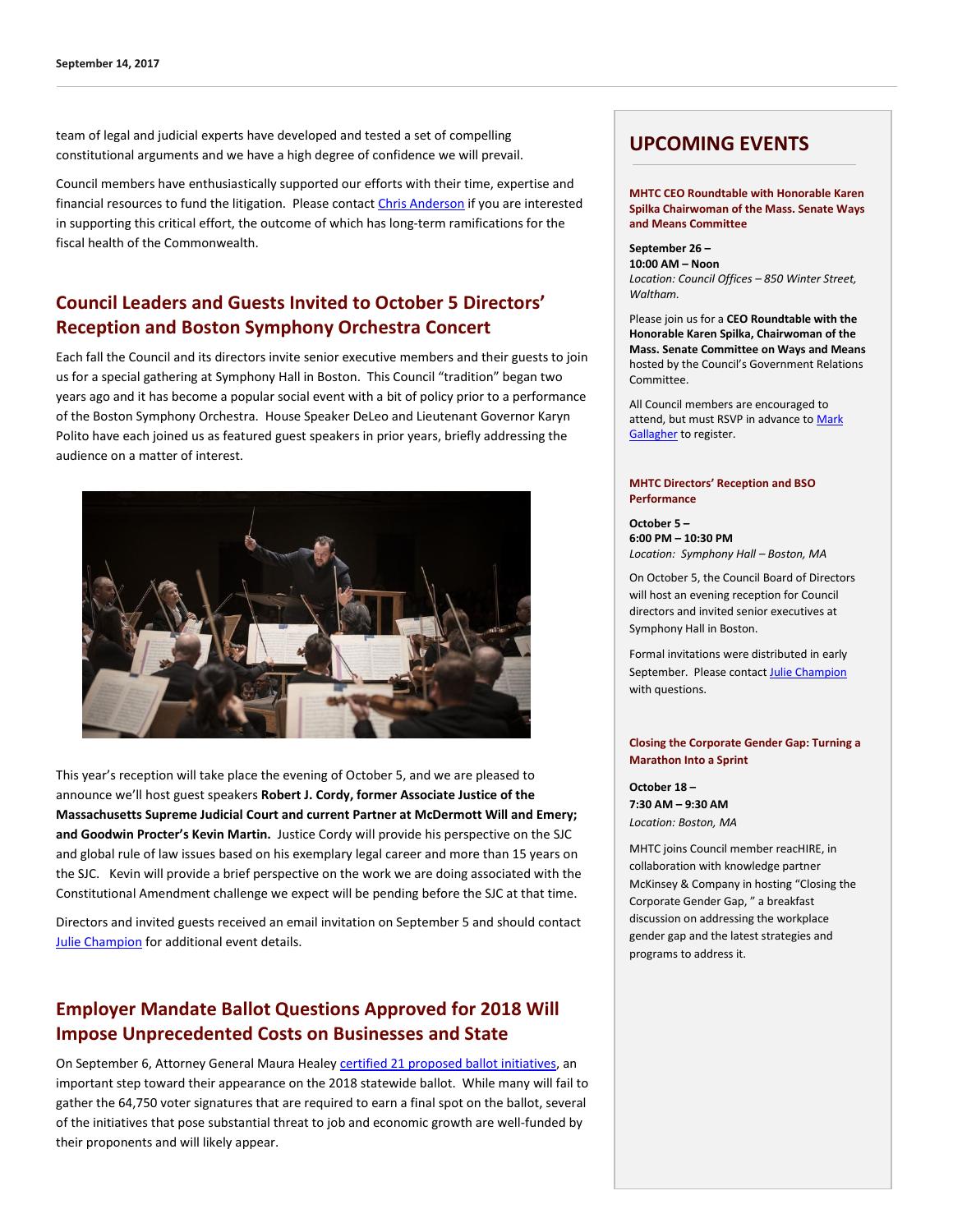Among the most concerning: a proposal to require employers to provide paid family and medical leave to their employees; and a proposal to increase the state minimum wage to \$15 per hour. Both proposals are backed by Raise Up Massachusetts, the special interest group funded by public sector labor unions that is also behind the unconstitutional income tax amendment proposal.

#### *Paid Family and Medical Leave*

The paid family and medical leave ballot initiative would require employers to provide all employees with up to 16 weeks off for family leave and 26 weeks off for medical leave. Employers would be required to pay premiums equal to 0.63% of employee wages to a staterun insurance program that would provide employees with 90% of their normal compensation while on leave. Employers could require employees to contribute up to 50% toward the costs.

**According to the National Conference of State Legislatures, only 4 states require paid family and medical leave. Massachusetts would be unique in the duration of leave provided to employees and the cost imposed on employers.** The Council has been working with policymakers for several years to educate them on the significant and unprecedented operational and cost burdens this mandate would place on employers.

#### *\$15 Minimum Wage*

In 2014 state legislators passed a 37% phased-in increase in the state minimum wage, in part to avoid a ballot initiative threatened by Raise Up. In January 2017, the final increment of that phased-in increase took effect, raising Massachusetts' minimum wage to \$11 per hour, the highest state-mandated minimum wage in the nation.

But Raise Up already wants the minimum wage to be increased again, this time by an additional 36%. While Council members tend to have few Massachusetts-based minimum wage workers, supporters of the increase themselves acknowledge the higher minimum wage will place significant additional upward pressure on wage costs far beyond those for minimum wage earners.

#### *Cost and Competitiveness Impacts*

Massachusetts employers are already burdened with high costs. According to CNBC's Top States for Business, Massachusetts is the 6th most costly state in which to do business. CNBC's ranking is supported by the dynamically compiled federal data available in the Councildevelope[d Massachusetts Technology, Talent and Economic Reporting System \(MATTERS\).](http://matters.mhtc.org/profile)

In addition to the burdens these potential ballot measures would impose on private employers, the two proposals could result in millions of dollars in new annual costs for the Commonwealth and local cities and towns as they are forced to fund additional mandated wages and benefits for thousands of their own employees and those of government contractors.

The Council believes all employees deserve a fair wage and that employers are wise to provide employees with policies to manage their personal and family needs alongside their professional opportunities and obligations. But the "only in Massachusetts" obligations proposed by Raise Up will only reinforce Massachusetts' reputation as a high-cost state with burdensome employer mandates.

### **BOARD OF DIRECTORS**

Analog Devices, Inc. Bain Capital Private Equity Bentley University Boston Scientific Corporation Brooks Automation, Inc. Care.com Carruth Capital LLC Choate Hall & Stewart LLP CIO Magazine (Editor Emeritus) Continuum Managed Services LLC Dassault Systèmes Americas Corp. Deloitte Dunn Rush & Co. LLC Ernst & Young LLP Goodwin Procter LLP Jenzabar, Inc. KPMG LLC Kronos Incorporated Mercury Systems, Inc. MilliporeSigma MKS Instruments, Inc. Northeastern University Parthenon-EY People's United Bank PTC Putnam Investments Radius Health, Inc. Raytheon Company Stratus Technologies Inc. Textron Systems The Charles Stark Draper Laboratory Inc. The Kraft Group The MITRE Corporation The University of Massachusetts System Trinity Partners LLC Worcester Polytechnic Institute